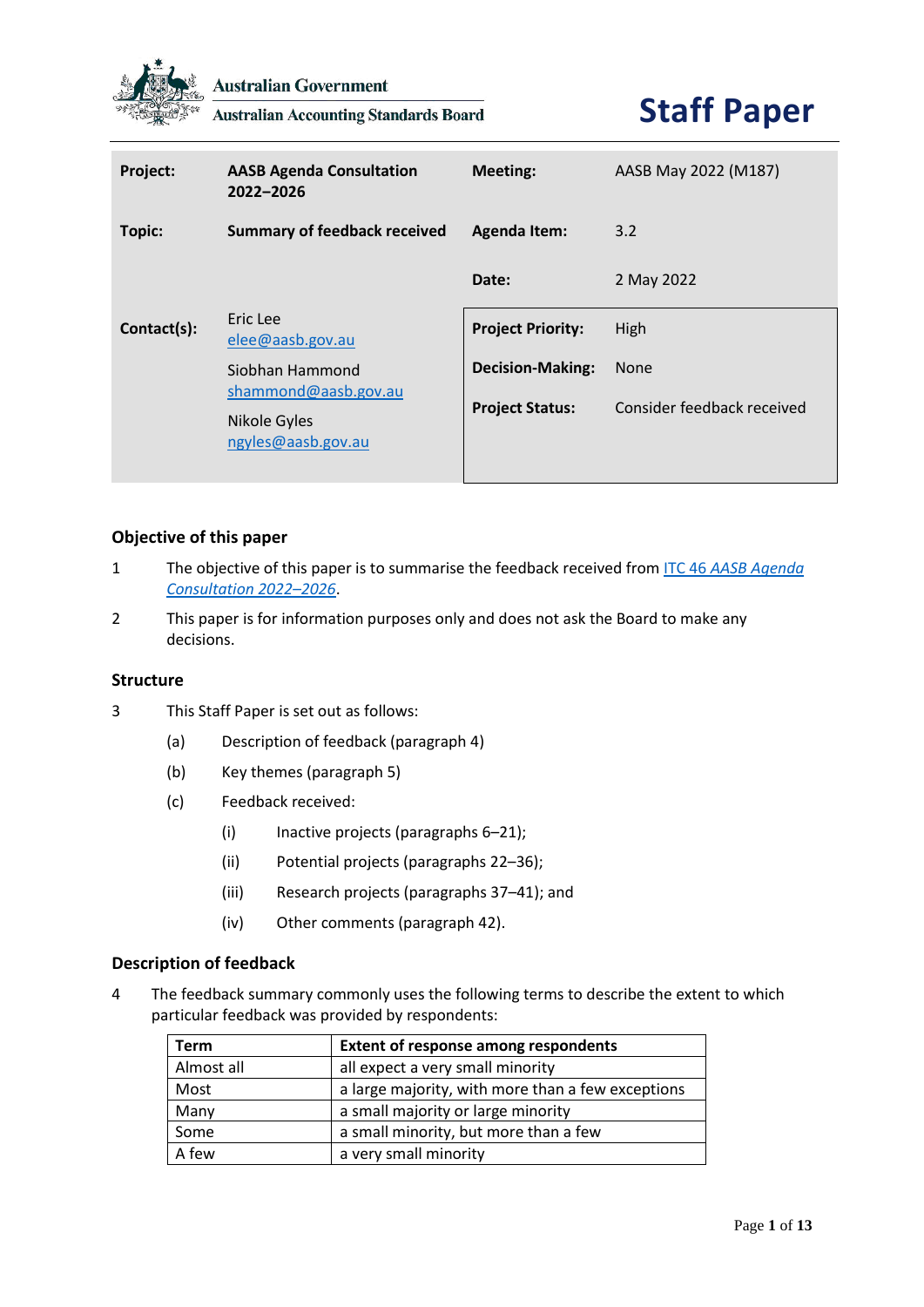## **Key themes**

- 5 The following key themes were evident in the feedback received from stakeholders:
	- (a) **Inactive projects**
		- (i) Almost all respondents agree the Board should remove crowd-sourced equity funding, and co-operatives and mutual entities projects from the work program.
		- (ii) There are mixed views on the following inactive projects to be retained or removed from the work program:
			- remuneration reporting;
			- the definition of fundraising; and
			- long-term discount rates.

## (b) **Potential projects**

- (i) Sustainability reporting staff presented a summary of feedback received on sustainability reporting at the [February 2022 meeting](https://www.aasb.gov.au/media/ylwp41rf/3-4_sr_feedbacksummary_itc46_m185_pp.pdf). Feedback received after the February 2022 meeting is consistent with those provided in the summary.
- (ii) Service performance reporting almost all public sector respondents support the Board adding service performance reporting to the work program. There are mixed views received from the NFP private sector respondents.
- (iii) Digital financial reporting most respondents commented that they had little knowledge about digital financial reporting during the consultation. Some respondents who have knowledge about digital financial reporting generally support the Board adding this to the work program, however they also suggested that the Board should conduct further research on the costs and benefits, and provide education.
- (iv) Some respondents suggested several potential projects for the work program (see paragraph 36).

## (c) **Research projects**

- (i) Accounting standards research:
	- Encouraged disclosures there are mixed views on adding this project to the work program.
	- AASB 112 *Income taxes* and tax transparency disclosure Many respondents suggested further research is needed to understand whether disclosure requirements under AASB 112 meet user needs.
	- Intangible assets Most respondents support the Board conducting research on intangible assets as the IASB may potentially add a project on intangible assets to its work program.
- (ii) External reporting research:
	- Sustainability reporting Almost all respondents support the Board adding this project to its work program. Some NFP respondents suggested that the Board's initial focus should be on developing sustainability reporting requirements for for-profit entities and conducting further research the user needs of the NFP sector entities.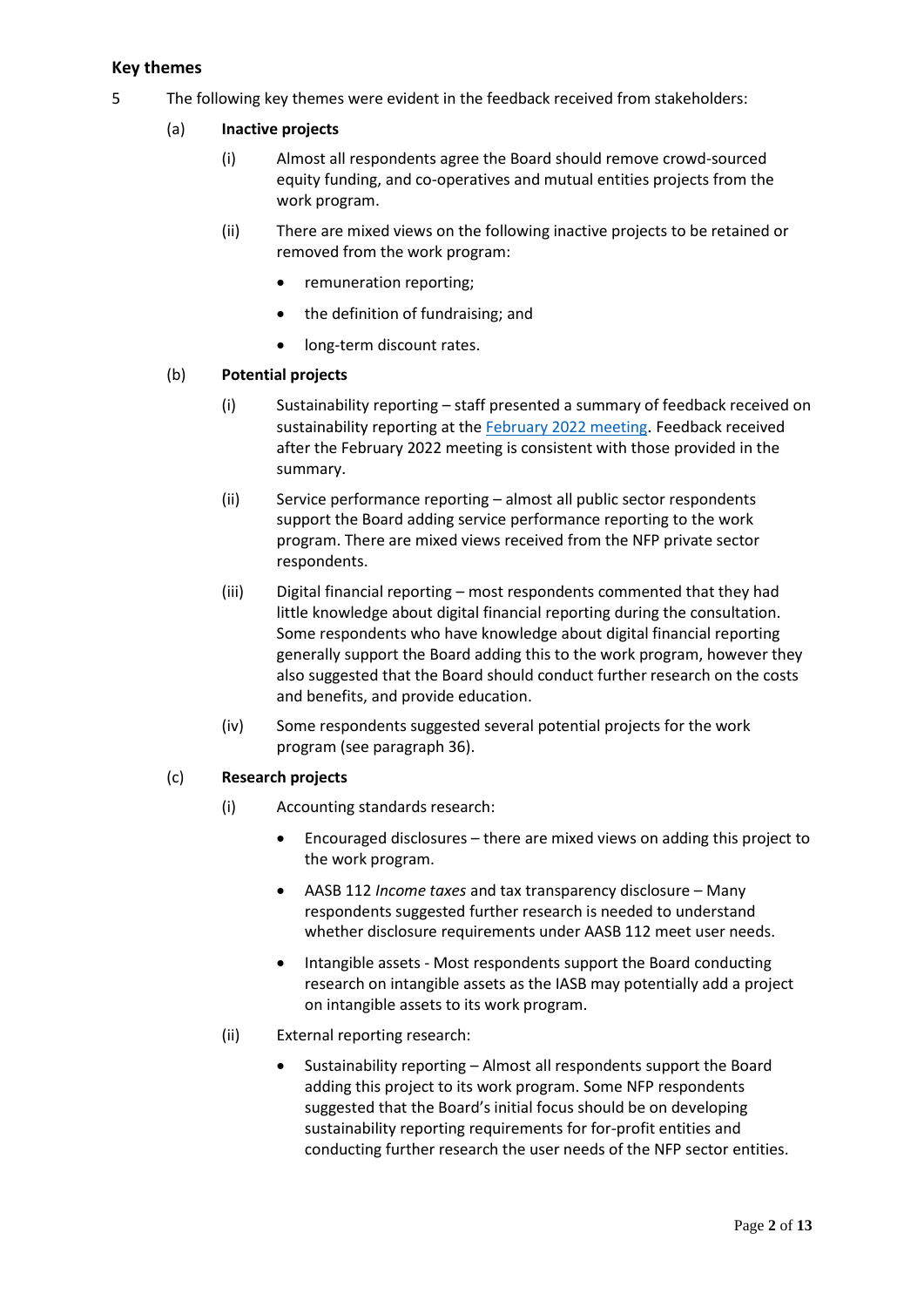- Service performance reporting Respondents generally support the Board adding this project to its work program. The project will investigate the demand for service performance reporting, including understanding user needs and costs and benefits, before committing to developing a standard.
- (iii) Enhancing standard-setting process research:
	- There are mixed views on this project to be added to the work program.
- (d) Almost all other comments received during the consultation request that the Board spend its resources on higher priority projects, such as the NFP private and public reporting frameworks, and post-implementation reviews (PIRs) of standards.

## **Feedback received**

*Inactive projects*

## **Question 1 – Inactive projects**

Are there any inactive projects you think should be retained in the AASB 2022**–**2026 work program?

- 6 The ITC included the following inactive projects for stakeholder feedback:
	- (a) remuneration reporting;
	- (b) crowd-sourced equity funding;
	- (c) definition of fundraising;
	- (d) long-term discount rates; and
	- (e) co-operatives and mutual entities.

## Remuneration reporting

- 7 Many respondents suggested the Board retain this project in its work program and set it as a medium-high priority.
- 8 Many preparers from listed entities shared their concerns that remuneration reports are often complex and costly to prepare because there are excessive disclosure requirements in the accounting standards and Corporations Act $^1$ . They also commented that some information required may not necessarily meet user needs. Some respondents also commented that, while the remuneration reports are often overloaded with information, in many cases, entities do not provide meaningful information for decision making.
- 9 Some respondents also commented that remuneration reporting may be related to sustainability reporting, and the Board should consider reviewing the overall remuneration disclosure requirements in conjunction with the sustainability reporting project.
- 10 Almost all respondents expressed their concerns that the Board may accomplish very little on this project as the Board does not have the remit to change remuneration reporting disclosure requirements under the Corporations Act. As such, these respondents are of the view that the Board should remove the project from its work program.
- 11 Other respondents who are of the view that the Board should retain the project commented that the Board has an important role to play in remuneration reporting because information in the remuneration reports often interacts with the accounting standards such as AASB 119

<sup>1</sup> See Section 300A of *Corporations Act 2001*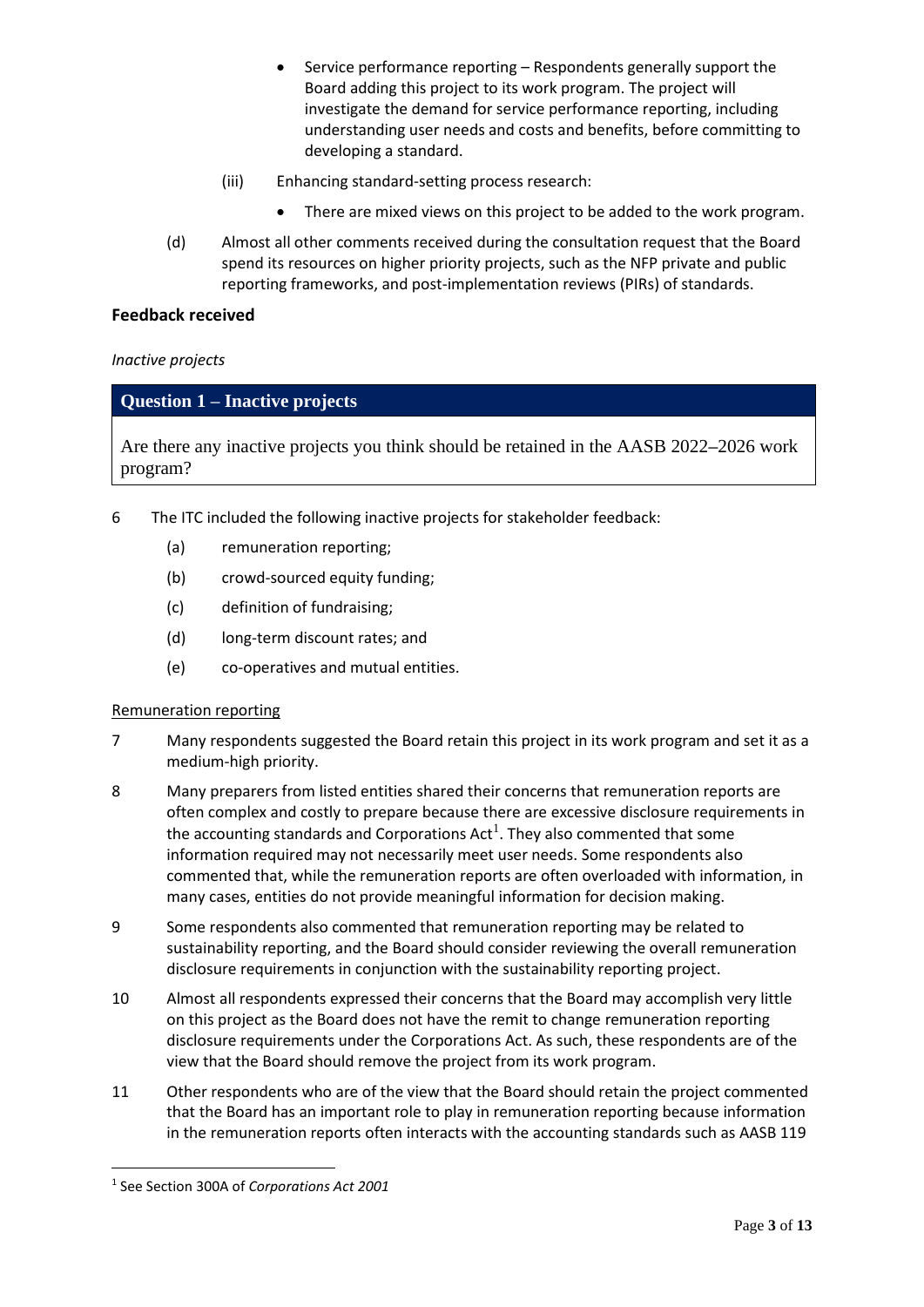*Employee Benefits* and AASB 2 *Share-based Payment*. They suggested that the Board should closely work with the Treasury so that better remuneration reporting requirements that meet user needs can be developed.

- 12 NFP stakeholders also provided the following comments:
	- (a) Some NFP private sector respondents who suggested retaining this project noted that there were recent changes to the *Australian Charities and Not-for-profits Commission Regulation 2013 (Cth)* requiring all large charities, including those preparing special purpose financial statements, to report key management personnel (KMP) remuneration in accordance with AASB 124 *Related Party Disclosures* or AASB 1060 *General Purpose Financial Statements – Simplified Disclosures for For-Profit and Not-for-Profit Tier 2 Entities* for the 2022 reporting period onwards (covering 1 July 2021 to 30 June 2022 and later periods). As such, a significant number of charities will be reporting KMP remuneration for the first time in the 2022 reporting period. These respondents suggested the Board should monitor developments in remuneration reporting for the charity sector and provide further guidance if necessary.
	- (b) Some public sector respondents commented that there is diversity in remuneration reporting of public sector entities across states and territories, and therefore the Board should commence a project to standardise remuneration reporting for the public sector. However, some public sector stakeholders do not think the Board should retain this project and are of the view that conducting the upcoming postimplementation review (PIR) of AASB 124 would be sufficient to determine if further work is needed.

## Crowd-sourced equity funding

13 Almost all respondents commented that the Board should remove this project and are unaware of any significant accounting issues related to it. However, a few stakeholders recommended that the Board should continue monitoring this matter in case any potential work is needed.

## Definition of fundraising

- 14 This topic is closely related to the NFP private sector. Hence, almost all feedback received is from the NFP private sector stakeholders. There is mixed feedback on whether this project should be retained or removed from the work program.
- 15 Most of the respondents are of the view that the Board should not retain this project since 'fundraising' is better defined by other regulators, such as the ACNC. They noted that, in light of the recent announcement by the Federal Government on reviewing the national fundraising framework, the Board could monitor the review and, in the future, consider whether any work is necessary.
- 16 Some stakeholders who are of the view that the AASB should retain this project generally commented that:
	- (a) the definition of fundraising differs significantly between jurisdictions and may impair the comparability of NFP private sector financial statements—that is, the presentation and classification of income and expenses related to fundraising activities is inconsistent between NFP private sector entities;
	- (b) NFP private entities often use the definition of 'fundraising' to determine their performance metrics;
	- (c) the Board should develop a clear definition of fundraising before starting its potential service performance reporting project as the definition is related to the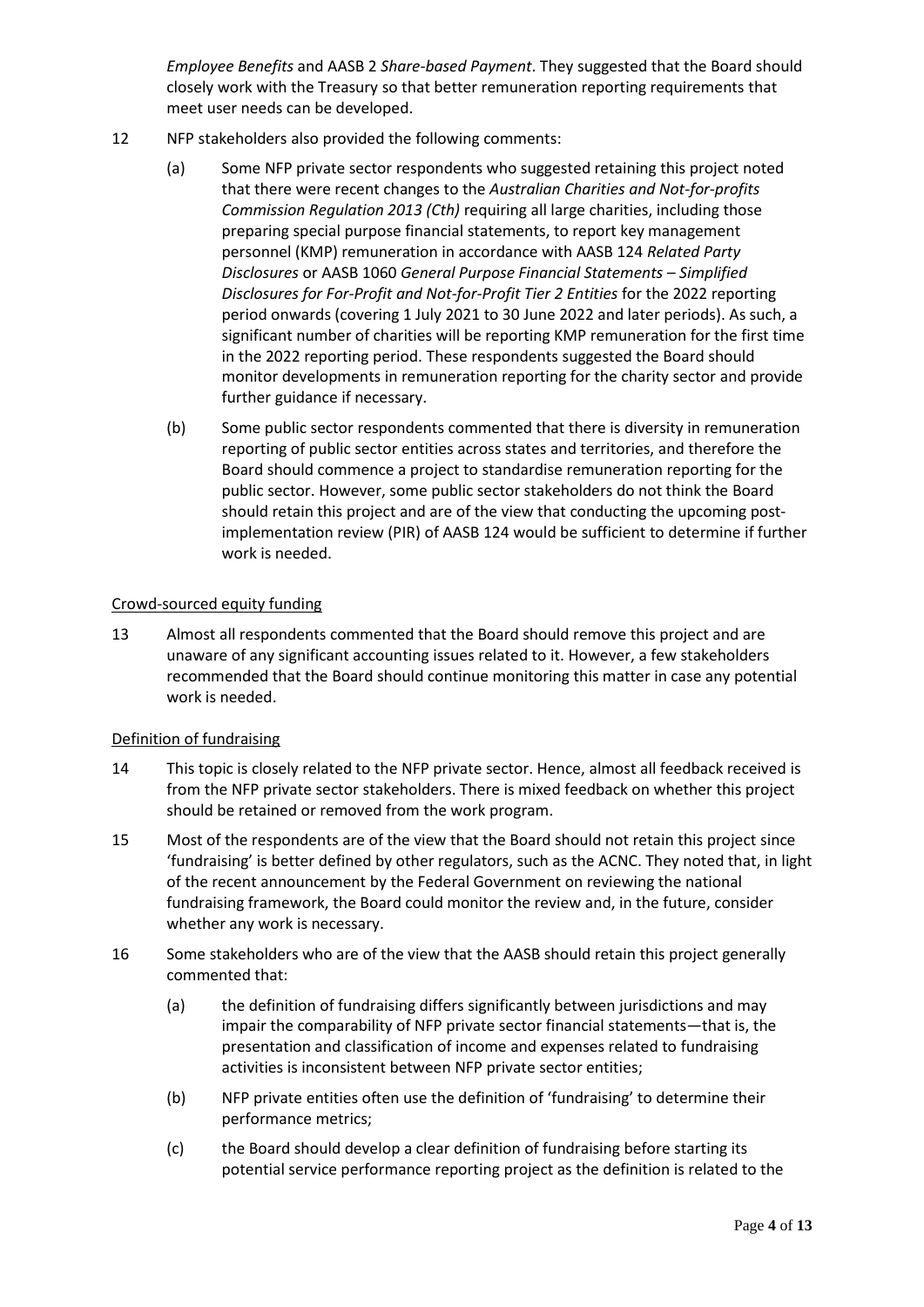service performance information;

- (d) as the Treasury has recently announced it will review the national fundraising framework, the Board should work with the Treasury to develop the definition; and
- (e) the AASB should consult and collaborate with ACNC and other relevant regulators.

## Long-term discount rates

- 17 This project was added to the work program to address the concerns of public sector stakeholders. There is mixed feedback on whether this project should be retained or removed from the work program.
- 18 Some respondents suggested the Board retain this project and expressed their ongoing concerns about using a spot discount rate for their defined benefit obligations required by AASB 119. They commented that the spot rate is volatile and may cause significant volatility in the public sector entities' profit or loss. Some respondents requested that the AASB modify AASB 119, allowing public sector entities to use other discount rates that would more accurately reflect how public sector entities manage their defined benefit liabilities, such as an average or long-term rate.
- 19 A number of respondents also pointed out that the Board discussed a project plan on this matter in the [May 2017 meeting](https://www.aasb.gov.au/admin/file/content102/c3/3.7_Defined-benefit-discounting_M157.pdf) and decided to stop working on it because the Board decided to wait for the IASB to complete its [discount rate](https://www.ifrs.org/projects/completed-projects/2019/discount-rates/) project. However, the respondents noted that the public sector concerns had not been addressed in the IASB's project. HoTARAC, in its comment letter, rated this project to be the highest priority.
- 20 Some respondents suggest that the Board not retain the project in its work program because it should focus on other higher-priority projects, such as the public sector reporting framework project. Further, some stakeholders shared their opinions that the issue with the spot rate is not isolated to the public sector, and there are no compelling reasons for the accounting standard to be modified for the public sector. Another respondent commented that there would only be an issue if Australia has a negative interest rate.

## Co-operatives and mutual entities

21 Most respondents do not think the AASB should retain this project in its work program because this matter may have been addressed in the Australian Reporting Framework project. There are no other concerns related to this matter received during the consultation.

## **Question for Board members:**

Question 1: Do Board members have any questions or comments on the feedback received for inactive projects?

## *Potential projects*

## **Question 2 – Potential projects**

- (a) Do you agree that the AASB should add any of the proposed external reporting projects to the work program? Include any feedback as to the scope of the proposed external reporting projects.
- (b) Are there any other projects you think the AASB should include as part of its work program for 2022–2026? Specify the scope of these projects and take into consideration the AASB's capacity for additional projects.
- (c) What priority would you give to each of the potential projects high, medium or low?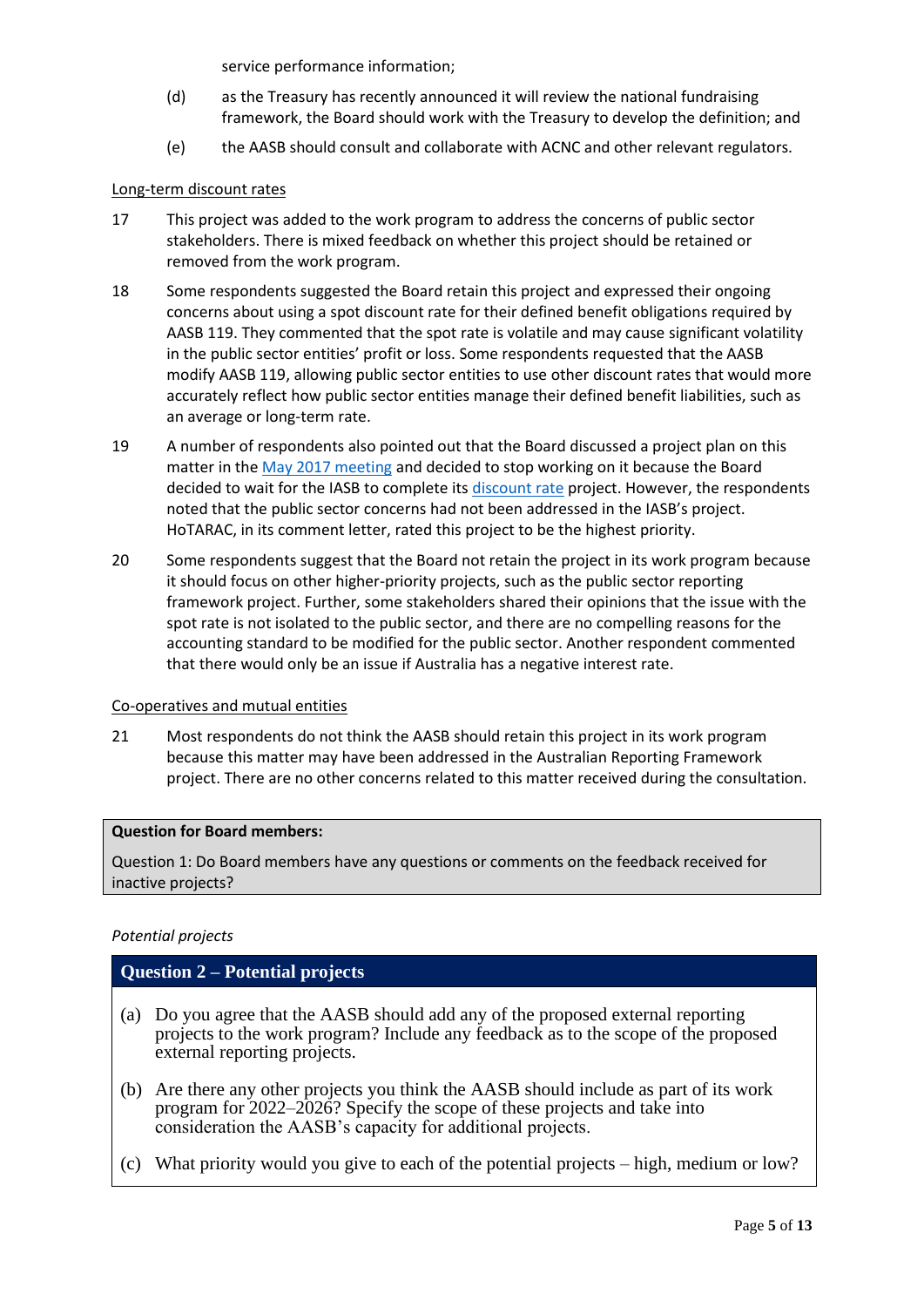- 22 The ITC included the following potential standard-setting projects for stakeholder feedback:
	- (a) sustainability reporting;
	- (b) service performance reporting; and
	- (c) digital financial reporting.
- 23 Staff presented a feedback summary for sustainability reporting at the February 2022 meeting. <sup>2</sup> This agenda paper focuses on feedback received for service performance reporting and digital financial reporting.

## Service performance reporting

- 24 Service performance reporting is a project most relevant to the NFP private and public sectors.
- 25 Almost all NFP public sector respondents support the Board in adding this project to its work program. However, there is mixed feedback received from the NFP private sector.
- 26 NFP public sector respondents noted inconsistencies in service performance disclosures between public sector entities. These respondents suggested the Board add this project to its work program to enhance the comparability of public sector entities' service performance reporting across states and territories. They rated this project as a medium-high priority, indicating that this is an important project for the public sector. Further, a public sector respondent suggested that the Board should focus this project on the public sector before developing guidance for the NFP private sector.
- 27 NFP private sector respondents provided mixed views. Some NFP private sector respondents who support the Board working on this project recommended that the Board:
	- (a) consult key stakeholders and develop a voluntary framework or guidance to improve comparable and useful service performance reporting;
	- (b) consider having a similar framework as the New Zealand Accounting Standards Board (NZASB) model<sup>3</sup>— that is, issue guidance that establishes principles and highlevel requirements for large NFP entities;
	- (c) collaborate with other regulators such as the ACNC and AUASB when developing guidance;
	- (d) focus on narrative information rather than quantified input, output and outcome disclosures;
	- (e) consider the outcome of the NFP reporting framework project when determining the different tiered levels of disclosures; and
	- (f) set this project as a medium-high priority project.
- 28 Some NFP private sector respondents do not support the Board adding this project to its work program and commented that:
	- (a) further research and outreach should be conducted before adding this project to the work program, such as identifying user needs and determining what additional information is not currently provided to the ACNC;
	- (b) developing service performance reporting guidance could be helpful for large NFP

<sup>2</sup> See February 2022 (M185) Agenda Papers 3.4 *Feedback summary—ITC 46* [AASB Agenda Consultation 2022-](https://www.aasb.gov.au/media/ylwp41rf/3-4_sr_feedbacksummary_itc46_m185_pp.pdf) [2026](https://www.aasb.gov.au/media/ylwp41rf/3-4_sr_feedbacksummary_itc46_m185_pp.pdf) and 3.5 *Feedback summary—ITC 48* [Extended External Reporting.](https://www.aasb.gov.au/media/kjybqlid/3-5-0_sr_feedbacksummary_itc48_m185_pp.pdf)

<sup>3</sup> <https://www.xrb.govt.nz/standards/accounting-standards/public-sector-standards/standards-list/pbe-frs-48/>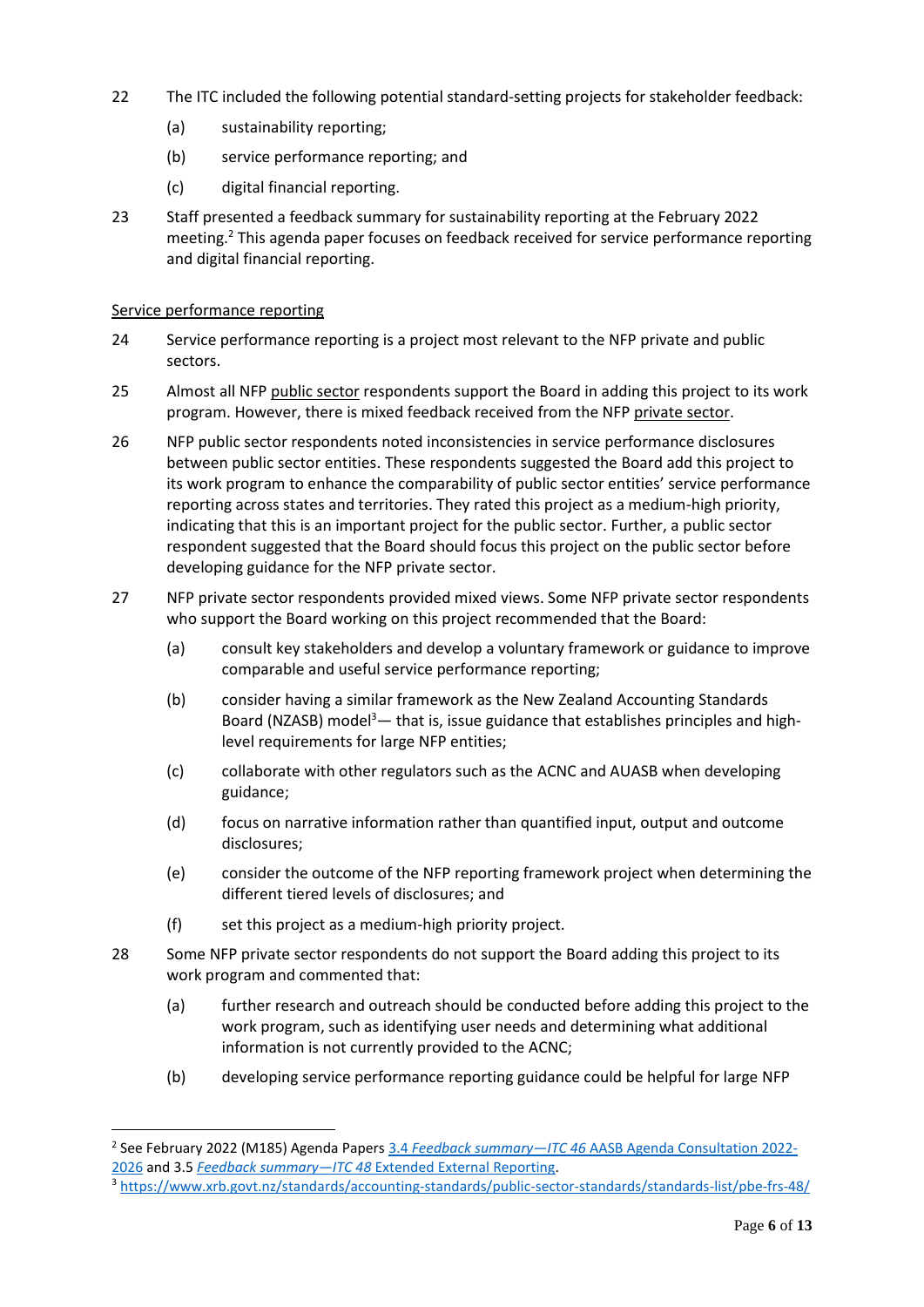private sector entities; however, the guidance should not be made mandatory;

- (c) the sector generally has limited resources to implement and prepare service performance reports;
- (d) the Board should not be developing any standard or guidance on service performance reporting as this is the role of other regulators such as the ACNC; and
- (e) the Board should focus on other higher-priority projects, such as the NFP private sector reporting framework project.
- 29 Many respondents commented that service performance reporting is closely linked to sustainability reporting. Given the recent developments in sustainability reporting, respondents suggest the Board consider the service performance reporting project in tandem with sustainability reporting for the NFP private and public sectors.

## Digital financial reporting

- 30 During the consultation, many respondents remarked that they had little knowledge about digital financial reporting.
- 31 Some respondents familiar with digital financial reporting pointed out that other international jurisdictions, such as the United States and European Union, have already enacted specific requirements for digital financial reporting for some entities<sup>4</sup>. They shared their concerns that Australia is falling behind, and there would be an enormous effort for Australian entities to catch up in the future if regulators do not act soon. They also remarked that technology changes rapidly, and Australian entities will soon need to adopt digital financial reporting to remain competitive. It was further noted that proper consultation and an education strategy for stakeholders are needed. Respondents commented that entities would not likely be implementing digital financial reporting unless it was mandated by regulators.
- 32 Further, in light of the recent development of sustainability reporting, some stakeholders encouraged the AASB to consider incorporating financial and non-financial information in digital reporting.
- 33 Some stakeholders do not support the AASB adding this project to its work program and commented that:
	- (a) there is a lack of understanding of the costs and benefits of digital financial reporting;
	- (b) many entities would struggle with embracing digital financial reporting because there are limited resources and expertise in this field;
	- (c) the Board does not have the remit to mandate digital financial reporting, and it is unclear what the Board could accomplish on this project. Some respondents remarked that this project should be led by other relevant regulators, such as ASIC;
	- (d) the Board should focus on other higher-priority standard-setting projects, such as the NFP private and public sector reporting framework, and the sustainability reporting project;
	- (e) there is little to no evidence that there is a demand for information in the form of digital financial reporting. This is evident by the fact that not many entities have taken up digital financial reporting in the last decade; and
	- (f) the capital and financial markets in Australia are not as complex as in other countries

<sup>4</sup> See CPA Australia publication: *Digital Corporate Reporting*, [https://www.cpaaustralia.com.au/-](https://www.cpaaustralia.com.au/-/media/project/cpa/corporate/documents/tools-and-resources/financial-reporting/digital-corporate-reporting-report.pdf?rev=64a06405c21942368066d4f07cc2b641) [/media/project/cpa/corporate/documents/tools-and-resources/financial-reporting/digital-corporate-reporting](https://www.cpaaustralia.com.au/-/media/project/cpa/corporate/documents/tools-and-resources/financial-reporting/digital-corporate-reporting-report.pdf?rev=64a06405c21942368066d4f07cc2b641)[report.pdf?rev=64a06405c21942368066d4f07cc2b641](https://www.cpaaustralia.com.au/-/media/project/cpa/corporate/documents/tools-and-resources/financial-reporting/digital-corporate-reporting-report.pdf?rev=64a06405c21942368066d4f07cc2b641)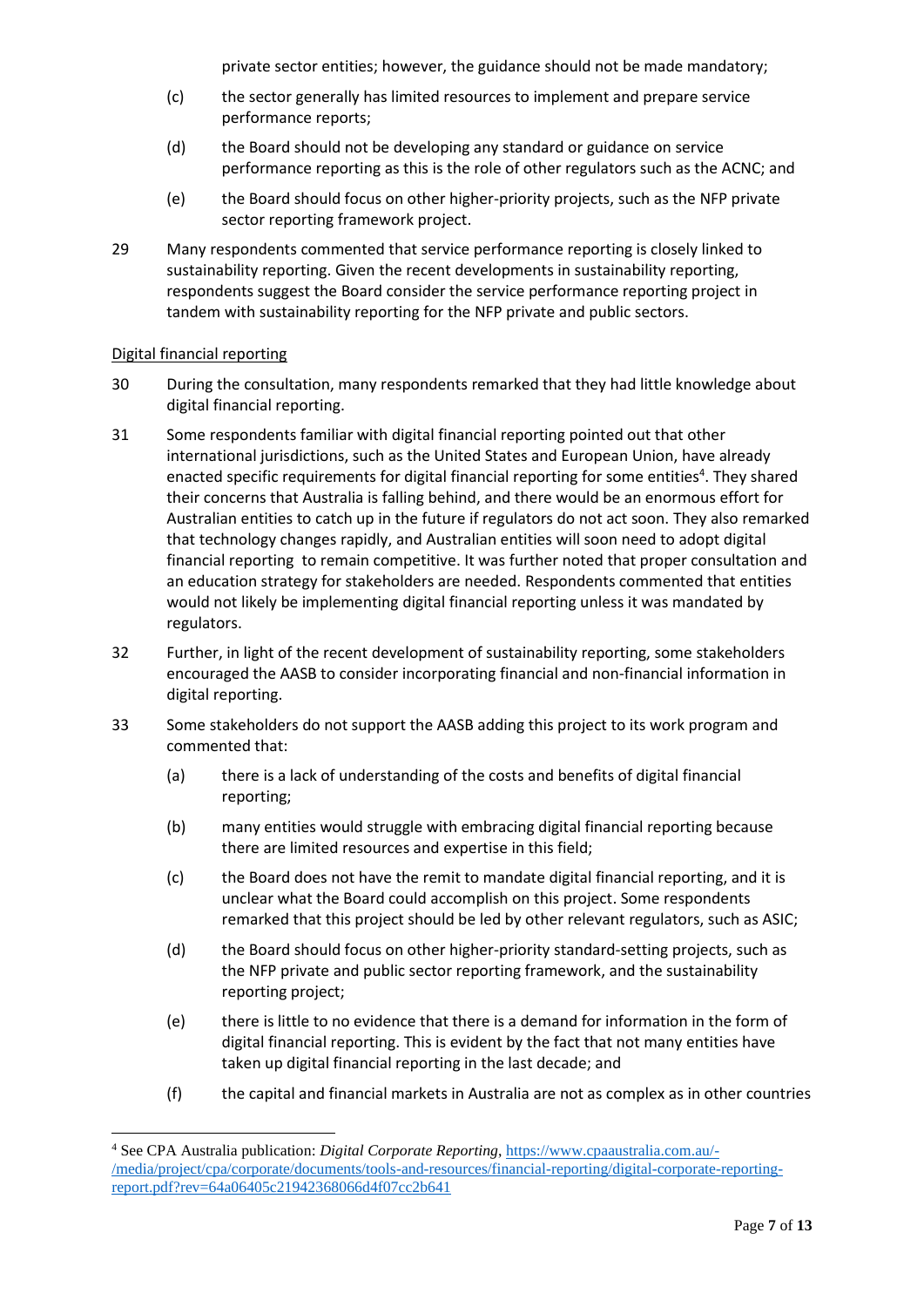that have mandated digital financial reporting. Many Australian entities do not intend to attract foreign investors and commonly have limited numbers of international users of financial reports.

- 34 A respondent who is a public listed entity in the United States noted that they are required to implement digital financial reporting. They shared their concerns that Australia has insufficient support and resources. They commented that the initial cost of implementing digital financial reporting was significantly high. Further, they also remarked that the process of maintaining their digital financial reporting has been complex; for example, any errors made in the paper form financial reports would also need to be adjusted separately in the digital financial reporting system. They also commented that the ongoing maintenanceexpenditure has not been as costly as the initial implementation phase.
- 35 A respondent also noted that any changes to the accounting standards might affect the progress of implementing digital financial reporting.

| <b>Topics</b>                               | <b>Comments</b>                                                                                                                                                                                                                                                                                                                                                                                                                                                                                                                                                                                                                                                 |  |  |  |
|---------------------------------------------|-----------------------------------------------------------------------------------------------------------------------------------------------------------------------------------------------------------------------------------------------------------------------------------------------------------------------------------------------------------------------------------------------------------------------------------------------------------------------------------------------------------------------------------------------------------------------------------------------------------------------------------------------------------------|--|--|--|
| Digital assets and<br><b>liabilities</b>    | Some for-profit and NFP respondents requested the Board to develop some<br>guidance on digital assets and liabilities. They shared their concerns that, in<br>recent years, there are various forms of digital assets/liabilities are emerging<br>in the market.                                                                                                                                                                                                                                                                                                                                                                                                |  |  |  |
| <b>Going concern</b><br>disclosures         | A respondent acknowledged that, while the IASB may potentially add a project<br>to address going concern disclosures in its work program, the Board should<br>consider commencing a domestic project aligning the disclosure requirements<br>in the accounting standards with the Australian auditing standards. <sup>5</sup>                                                                                                                                                                                                                                                                                                                                   |  |  |  |
| Intangible assets                           | Some respondents acknowledged that the IASB may add a project on<br>intangible assets to its work program, and they suggested the Board conduct<br>further outreach and research on intangible assets to provide the IASB with<br>rigorous evidence and feedback.                                                                                                                                                                                                                                                                                                                                                                                               |  |  |  |
| <b>Audit</b><br>remuneration<br>disclosures | A number of respondents suggested that the Board revisit the audit<br>remuneration disclosure requirements. They commented that the Board<br>should consider providing better clarity on the appropriate period to be<br>included for such disclosures, the treatment of agreed fee adjustments in<br>subsequent periods and whether disclosures should be made on an accrued or<br>cash basis. These respondents are of the view that the Board should set this<br>project as a medium priority.                                                                                                                                                               |  |  |  |
| Imputation<br>franking credits              | A number of stakeholders suggested that the Board consider developing more<br>disclosure guidance on imputation franking credits. Further, because of the<br>recent changes in the research and development tax offset regime announced<br>as part of the 2020-21 Budget, a respondent suggested that the Board develop<br>guidance requiring additional narrative or other disclosure to allow users to<br>understand the future impacts of deferred franking debits on the level of<br>franking credits available. The respondent also suggested the Board work with<br>NZASB closely on this project to maintain trans-Tasman harmonisation for<br>entities. |  |  |  |

## Other potential projects

36 The table below summarises other potential projects that are suggested by respondents:

<sup>5</sup> As part of the IASB's *Third Agenda Consultation*, the IASB is in the process of deciding whether going concern disclosures and intangible assets projects would be added to its 2022 to 2026 work plan.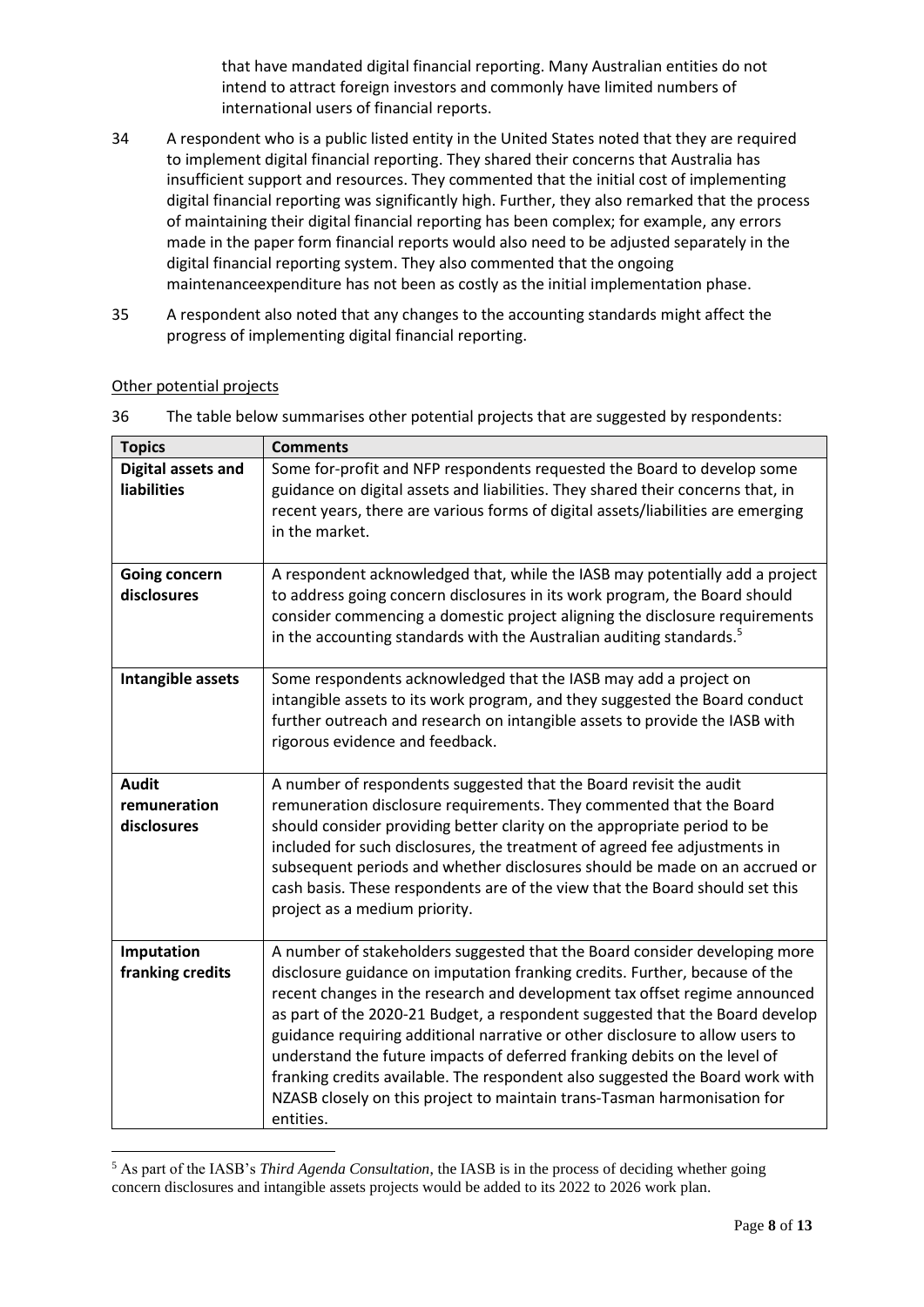| Superannuation<br>entities             | While acknowledging the Board will be conducting a PIR on AASB 1056<br>Superannuation Entities, a respondent requested that the Board develop<br>guidance for interim reporting by superannuation entities as there is recent<br>legislation that may require these entities to prepare interim financial reports.<br>Currently, neither AASB 134 Interim Financial Reporting nor AASB 1056 is fit<br>for purpose for interim reporting by superannuation entities.                                                                                                                                                                                                                                                                                                                                                                                                                                                                                                                                                                                                                        |
|----------------------------------------|--------------------------------------------------------------------------------------------------------------------------------------------------------------------------------------------------------------------------------------------------------------------------------------------------------------------------------------------------------------------------------------------------------------------------------------------------------------------------------------------------------------------------------------------------------------------------------------------------------------------------------------------------------------------------------------------------------------------------------------------------------------------------------------------------------------------------------------------------------------------------------------------------------------------------------------------------------------------------------------------------------------------------------------------------------------------------------------------|
| <b>Definition of NFP</b>               | Some respondents suggested that the Board revisit the definition of NFP as<br>the current definition in various Australian Accounting Standards is difficult to<br>apply.                                                                                                                                                                                                                                                                                                                                                                                                                                                                                                                                                                                                                                                                                                                                                                                                                                                                                                                  |
| <b>Tax transparency</b><br>disclosures | A number of respondents suggested that the Board:<br>finalise its tax transparency disclosure guidance; <sup>6</sup><br>$\bullet$<br>work closely with the ATO and the Board of Taxation when developing<br>$\bullet$<br>further guidance; and<br>work in conjunction with the sustainability reporting project.                                                                                                                                                                                                                                                                                                                                                                                                                                                                                                                                                                                                                                                                                                                                                                           |
| Globalisation<br>disclosures           | A respondent suggested that information related to globalisation would be<br>useful for its work, such as:<br>information about international flows of intra-company services of<br>multinationals;<br>transactions related to outsourcing activities;<br>٠<br>identification and measurement of non-financial and financial assets<br>$\bullet$<br>and liabilities for the global operation activities of multinational<br>enterprises;<br>royalties transactions with affiliates by country;<br>٠<br>transfers of intellectual property on the balance sheet by country; and<br>interest paid and received with affiliates by country.<br>The respondent however considers this project as a low priority.                                                                                                                                                                                                                                                                                                                                                                               |
| Other public<br>sector topics          | A respondent suggested that the Board develop guidance for specialised<br>assets in the public sector, such as cultural assets, heritage assets and natural<br>assets.<br>HOTARAC in its comment letter suggested that the Board consider adding the<br>following topics in its work program. The list is presented in order of<br>descending priority provided by HoTARAC, and some topics are covered<br>above:<br>discount rates for long-term employee benefits and superannuation;<br>systematic review of public sector disclosures (e.g. disclosures for Tier<br>$1$ and $2$ );<br>outstanding issues on AASB 16 Leases that are particularly relevant to<br>the public sector;<br>review of harmonisation differences with Government Finance<br>٠<br>Statistics in recognition and measurement . This was a<br>recommendation from the recent post-implementation review of<br>AASB 1049 Whole of Government and General Government Sector<br><b>Financial Reporting;</b><br>service performance reporting;<br>AASB 9 Financial Instruments - termination for convenience clauses |

<sup>6</sup> https://www.aasb.gov.au/admin/file/content102/c3/taxtransparencycode\_faq\_sep2017.pdf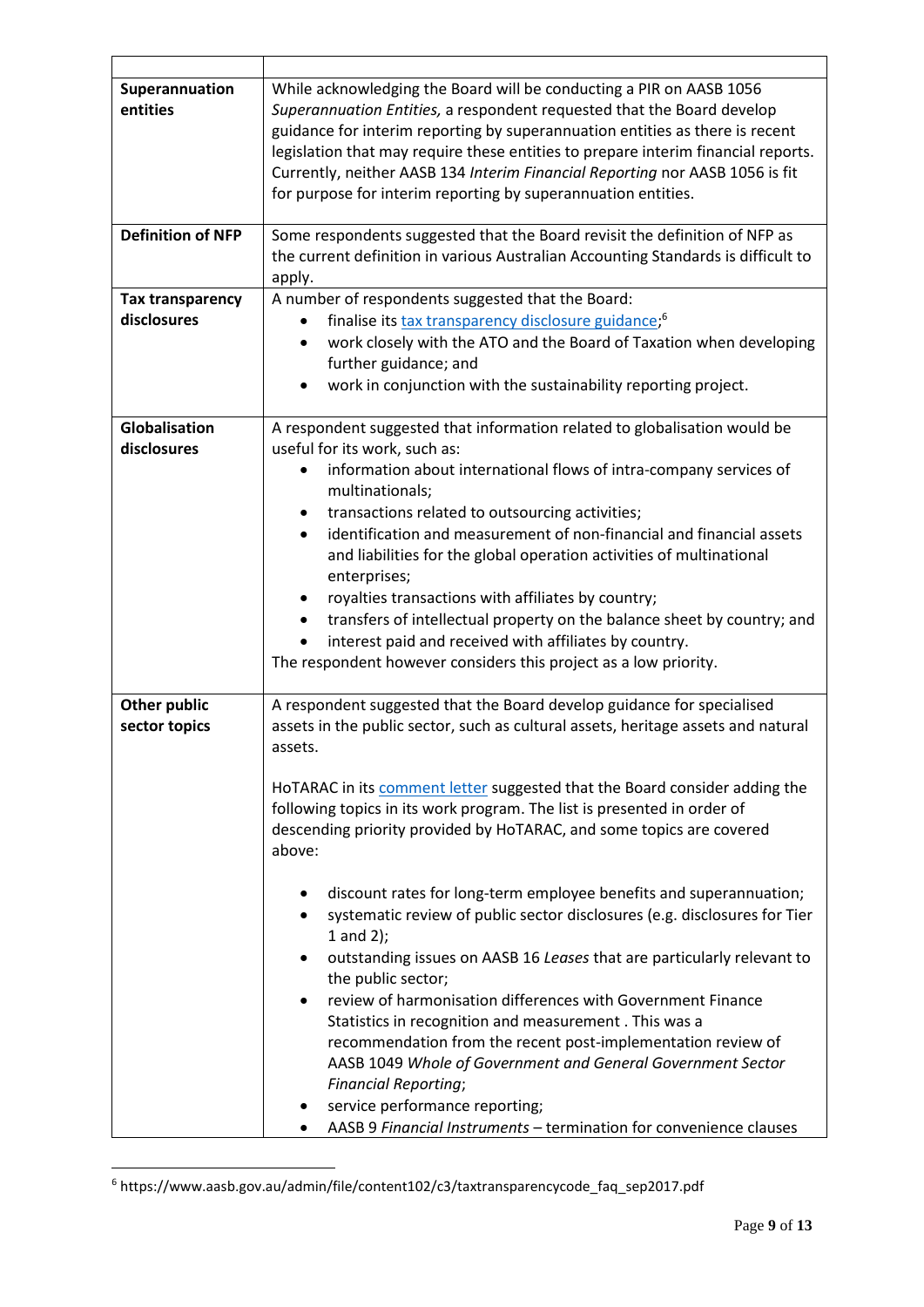| and other Australian specific matters;                                                                                                         |
|------------------------------------------------------------------------------------------------------------------------------------------------|
| concepts of 'control' - a review to ensure the concepts of control are<br>$\bullet$                                                            |
| consistent across the standards;                                                                                                               |
| application to Australian Standards of the IPSASB revised property,<br>٠                                                                       |
| plant and equipment standard; and                                                                                                              |
| remuneration reporting                                                                                                                         |
|                                                                                                                                                |
| Further some narrow scope projects include:                                                                                                    |
| AASB 124 Related Party Disclosures - review of application for the<br>٠                                                                        |
| public sector (e.g. the current effectiveness of disclosures in the public                                                                     |
| sector);                                                                                                                                       |
| expected credit loss (ECL) issues, such as:<br>٠                                                                                               |
| receivables that are perceived to be risk-free (e.g. between<br>$\circ$                                                                        |
| Government);                                                                                                                                   |
| ECL requirements for statutory receivables; and<br>$\circ$                                                                                     |
| instruments within corporate groups.<br>$\circ$                                                                                                |
| more guidance on issues of concern to the public sector, such as:                                                                              |
| accounting for centrally-procured software;<br>$\circ$                                                                                         |
| aspects of application of the revenue standards, particularly<br>$\circ$                                                                       |
| AASB 15 Revenue from Contracts with Customers.                                                                                                 |
| harmonising requirements where there are separate provisions for                                                                               |
| legislated and contractual arrangements (provisions, statutory                                                                                 |
| receivable and financial guarantees);                                                                                                          |
| application of AASB 137 Provisions, Contingent Liabilities and<br>$\bullet$                                                                    |
| Contingent Assets in the public sector;                                                                                                        |
| AASB 102 Inventories - valuation and recognition by for-profit public-<br>٠                                                                    |
| sector entities where inventory is transferred at no cost from other                                                                           |
| public sector entities;                                                                                                                        |
| AASB 1058 Income of Not-for-Profit Entities/AASB 16 - review existing                                                                          |
| relief associated with having to fair-value below market leases;                                                                               |
| narrow scope amendments to Interpretation 1038 Contributions by<br>$\bullet$                                                                   |
| Owners Made to Wholly-Owned Public Sector Entities to more closely                                                                             |
| align with actual public sector practice;                                                                                                      |
| remove the requirement for a statement of changes in equity in public<br>sector financial statements where it is unnecessary or redundant; and |
| accounting treatment for machinery of government changes, including<br>$\bullet$                                                               |
| impacts at an individual entity level compared to the consolidated                                                                             |
| level. This spans AASB 1004 Contributions, AASB 3 Business                                                                                     |
| Combinations, combinations under common control between public                                                                                 |
| sector entities and the accounting for revaluation surpluses under                                                                             |
| AASB 116 Property, Plant and Equipment when associated assets are                                                                              |
| transferred.                                                                                                                                   |
|                                                                                                                                                |

## **Question for Board members:**

Question 2: Do Board members have any questions or comments on the feedback received for the potential projects?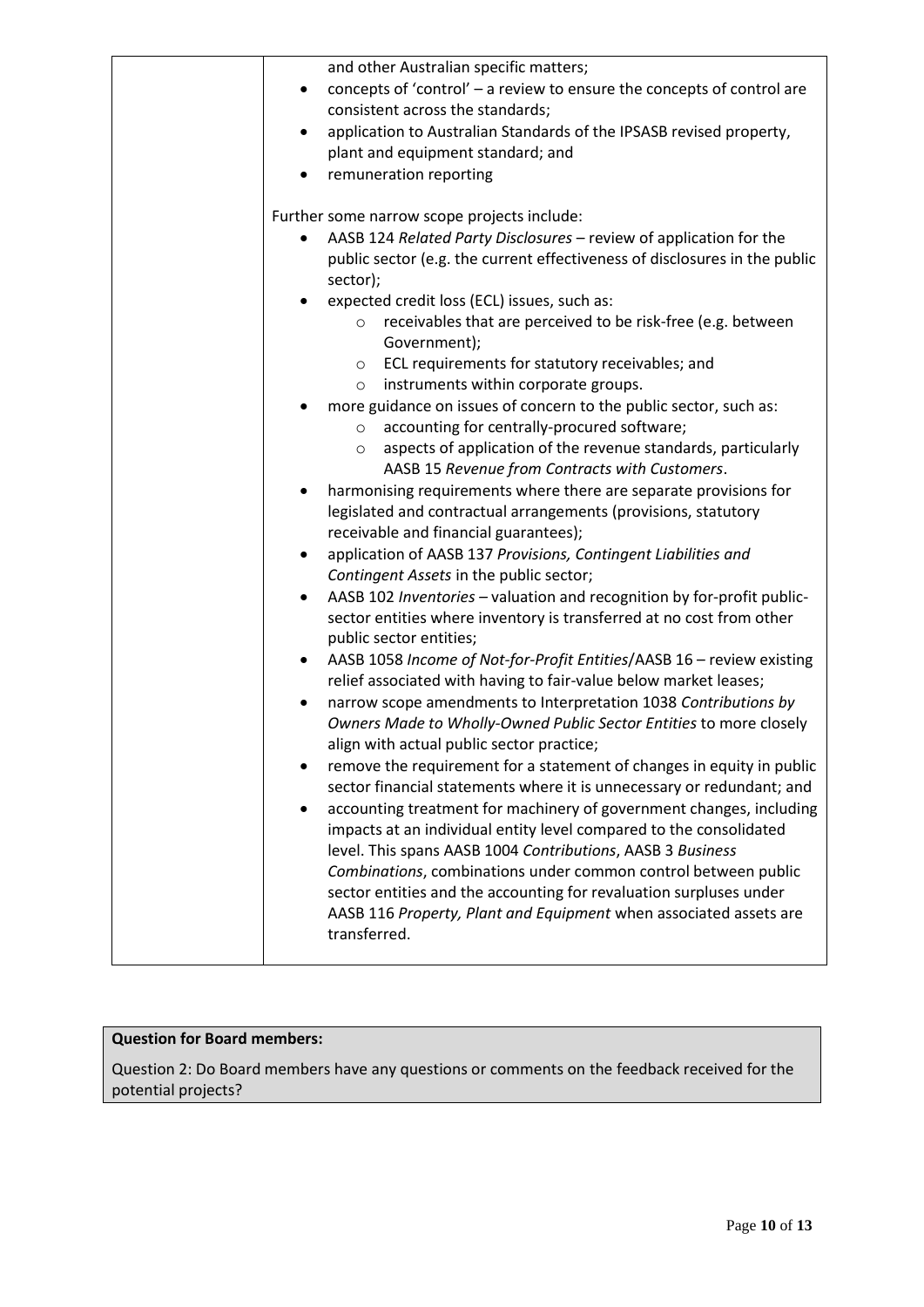## **Question 3 – Research projects**

- (a) Do you agree that the AASB should add any of the proposed research projects to the work program?
- (b) Are there any other research projects you think the AASB should include as part of its work program for 2022–2026? Specify the scope of these projects and take into consideration the AASB's capacity for additional projects.
- (c) What priority would you give to each of the potential projects high, medium or low?
- 37 The ITC included the following potential research projects for stakeholder feedback:
	- (a) accounting standards research encouraged disclosures; AASB 112 *Income Taxes* and tax transparency disclosures, and intangible asset recognition and measurement;
	- (b) external reporting research sustainability reporting and service performance reporting;
	- (c) emerging technology and reporting research digital financial reporting; and
	- (d) enhancing standard-setting process research costs and benefits analysis.

#### Accounting standards research

- 38 The following feedback was received:
	- (a) Encouraged disclosures *—*Some respondents support the Board in pursuing this research project to influence IASB's Disclosure Initiative project. They suggested this project should be set as a low priority. However, some respondents expressed concerns that the findings from this project may conflict with the outcome of IASB's Disclosure Initiative project, and as such, they do not think the Board should work on this project.
	- (b) AASB 112 *Income Taxes* and tax transparency disclosures*—* Many respondents suggested further research is needed to understand whether disclosure requirements under AASB 112 meet user needs. Some respondents recommended the Board engage with the ATO and the Board of Taxation to understand their directions and areas of focus in relation to tax transparency before recommencing any research in this area, as key issues may already be on their project agenda.
	- (c) Intangible assets *—* Most respondents support the Board conducting research on intangible assets as the IASB may potentially add a project on intangible assets to its work program. Further, many respondents commented that IAS 38 *Intangible Assets* may be outdated and no longer reflects what is being demanded by the modern business environment as new forms of intangibles have been developed and evolved. They also remarked that the changes in new technologies and business models over the last decades were not considered when IAS 38 was originally issued. However, there are mixed views on whether further research should focus on the definition, recognition or measurement issues. Most respondents are of the view that this project should be a medium to high priority. Some public sector respondents also commented that the Board should conduct research specifically addressing public sector issues.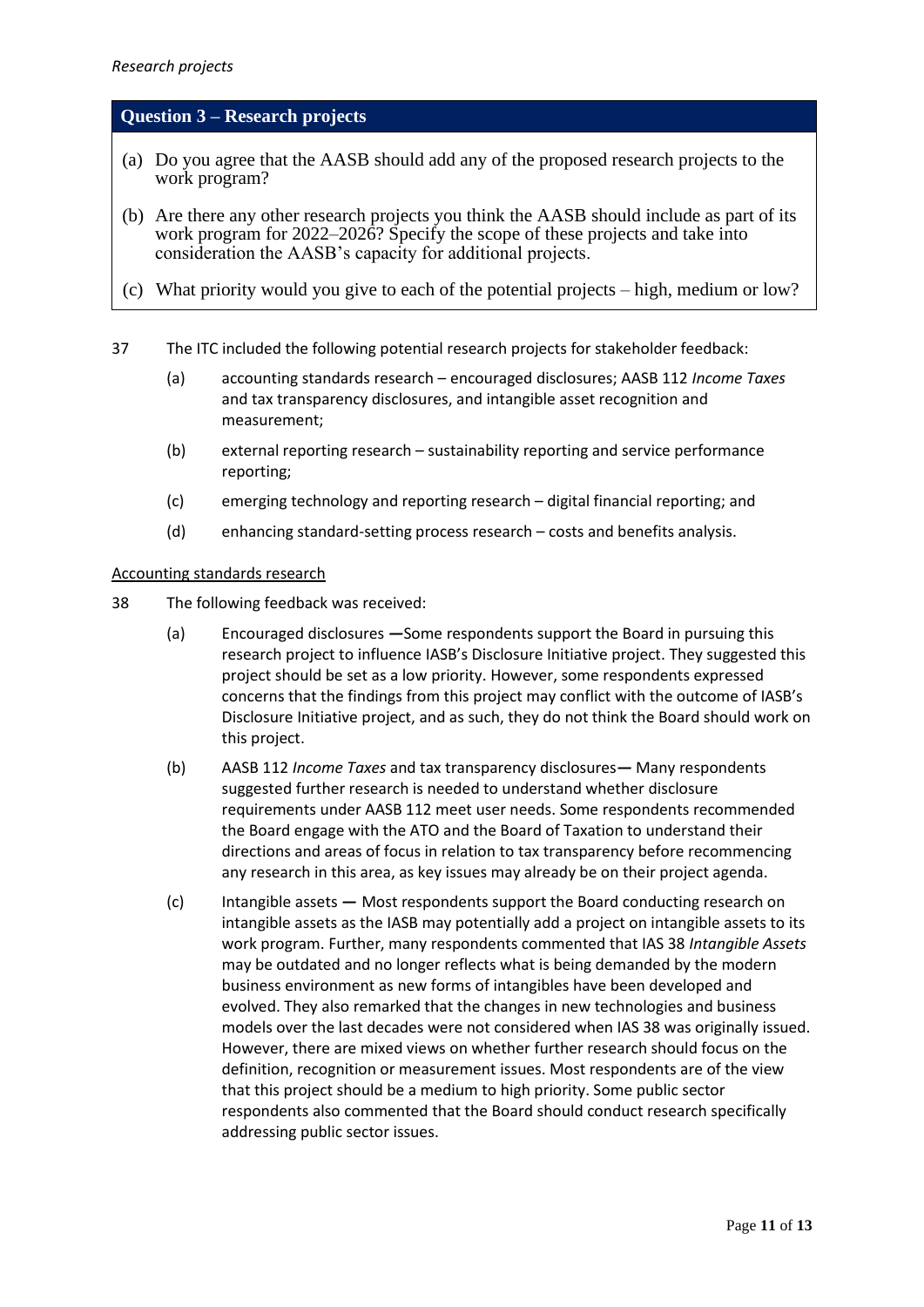- 39 Feedback received on sustainability reporting and service performance reporting research projects are consistent with those received for the standard-setting projects:
	- (a) Sustainability reporting*—*Almost all respondents suggested this research be a high priority project. However, there are concerns that many decisions would be made before completing a research project on sustainability reporting. Nevertheless, some NFP respondents suggested that, while the Board's initial intention is to focus on forprofit entities in developing the sustainability reporting standards, the Board should conduct research focusing on the user needs of the NFP sector. Further, a public sector respondent strongly recommended the Board include a project for the reporting of natural capital and/or biodiversity.
	- (b) Service performance reporting*—*Some NFP public and private respondents commented that the Board should set a high priority research project to gather robust evidence on demand for service performance reporting, including understanding user needs, and costs and benefits, before committing to developing a standard.

## Emerging technology and reporting research

40 Consistent with feedback received for the standard-setting potential projects, many respondents commented that they have little knowledge about digital financial reporting. Some respondents commented that the research should investigate the feasibility of implementing digital financial reporting in Australia, including systems needed, user needs, and the costs and benefits of implementing and maintaining digital financial reporting.

## Enhancing standard-setting process research

41 Most respondents did not comment on this potential research project. Some respondents remarked that this project is about improving the Board's internal processes, and as such, they do not have views. Some respondents commented that the cost and benefit analysis is an integral part of the standard-setting process, which may impact the quality of financial reports. They suggested that the research project should be set as a low to medium priority project that would help standard setters understand how to undertake an adequate and effective cost and benefit analysis before setting a standard and when conducting a PIR.

## **Question for Board members:**

Question 3: Do Board members have any questions or comments on the feedback received for the research projects?

## *Other general comments*

## **Question 4 – Other comments**

Do you have other comments on the AASB's activities and work program?

## Other comments

- 42 Almost all other comments received are requesting that the Board spend its resources on higher priority projects. Following are some general feedbacks received:
	- (a) highest priority should be given to the Australian NFP financial reporting framework